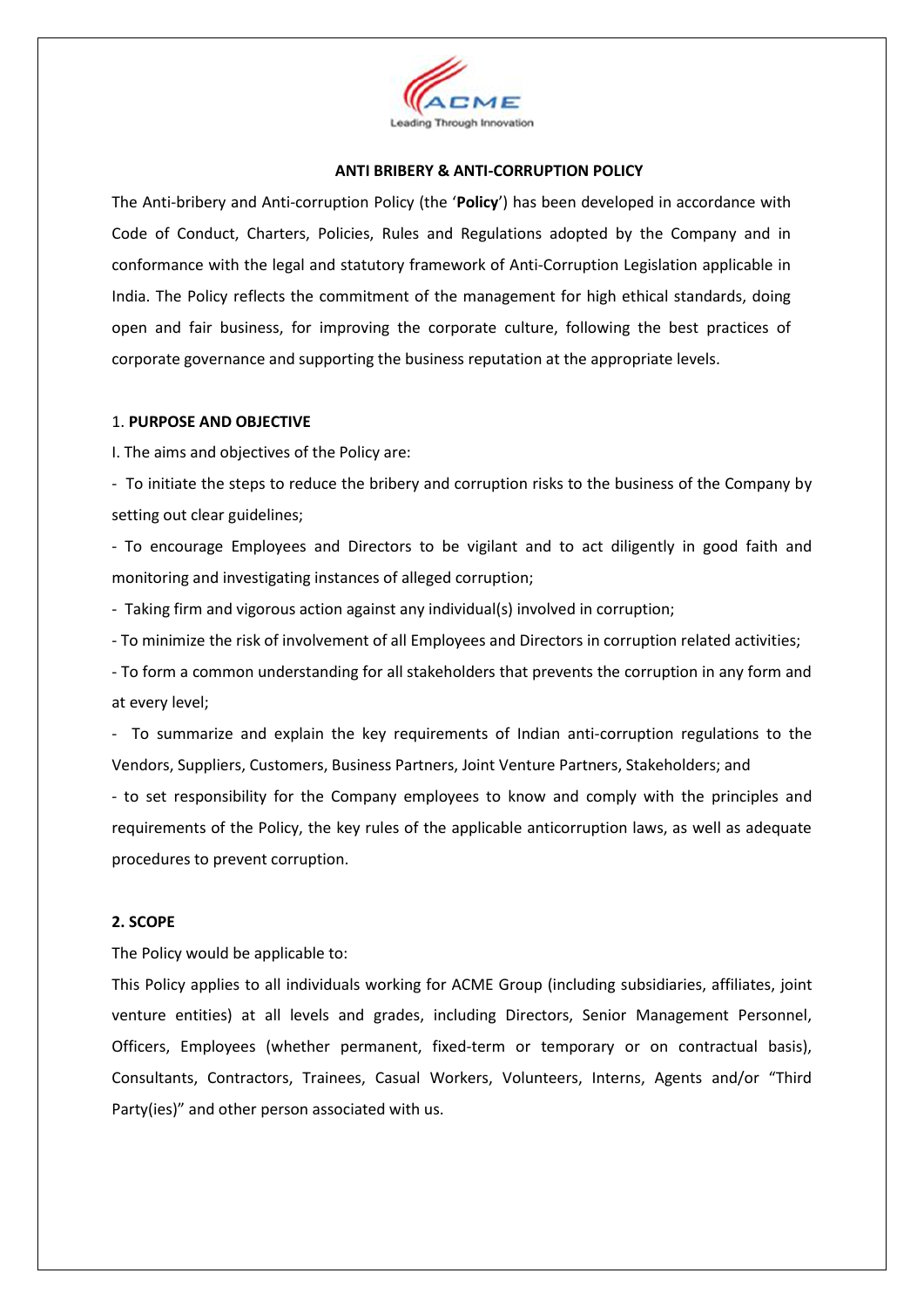

In this policy, "Third party(ies)" means any individual or organization, who/which come into contact or transact with ACME and also includes actual and potential clients, suppliers, vendors, business contacts, consultants, intermediaries, representatives, subcontractors, agents, advisers, joint ventures and government & public bodies (including their advisors, representatives and officials, politicians and political parties).

This policy applies to all Directors, Officers and Employees, collectively "Personnel" of ACME Group (including subsidiaries, affiliates, joint venture entities), unless such a subsidiary, affiliate, joint venture entity has adopted its own Anti-Bribery and Anti-Corruption Policy that is consistent with the provisions of this Policy.

This Policy reflects the standards to which the Organization expects any person or entity that performs services on behalf of the Organization to adhere to when acting on the Organization's behalf. Such persons or entities acting on the Organization's behalf could include business associates, partners (including joint venture partners), agents, intermediaries, representatives, suppliers, contractors, third party service providers, consultants, and any other individual or entity that performs services for or on behalf of the Organization (collectively "Third Parties").

#### **3. KEY PRINCIPLES**

1. The Members of the Board of Directors and Senior Managerial Personnel of the Company should form the ethical standard of uncompromising attitude in all forms and demonstration at all levels setting the example by their own behavior.

2. The Company expresses its opposition to corruption; welcomes and encourages compliance with the principles and requirements of the Policy by all contractors, vendors, suppliers, employees, associated parties/companies, its managerial bodies and other third parties.

The purpose of this Policy is to reiterate the Organization's commitment to conducting its business with honesty and integrity and in full compliance with applicable anti-bribery or anti-corruption laws, including, but not limited to, those applicable in the global operations as well. In the event that local laws are more restrictive than this policy, the more stringent local requirement will apply.

## 4**. APPLICABLE ANTI‐CORRUPTION LAWS AND KEY PROVISIONS**

The following are the applicable Anti‐Corruption Laws under the Indian Laws:

- 1. Indian Penal Code, 1860,
- 2. Prevention of Corruption Act, 1988,
- 3. Prevention of Money Laundering Act, 2002,
- 4. Central Vigilance Commission Act,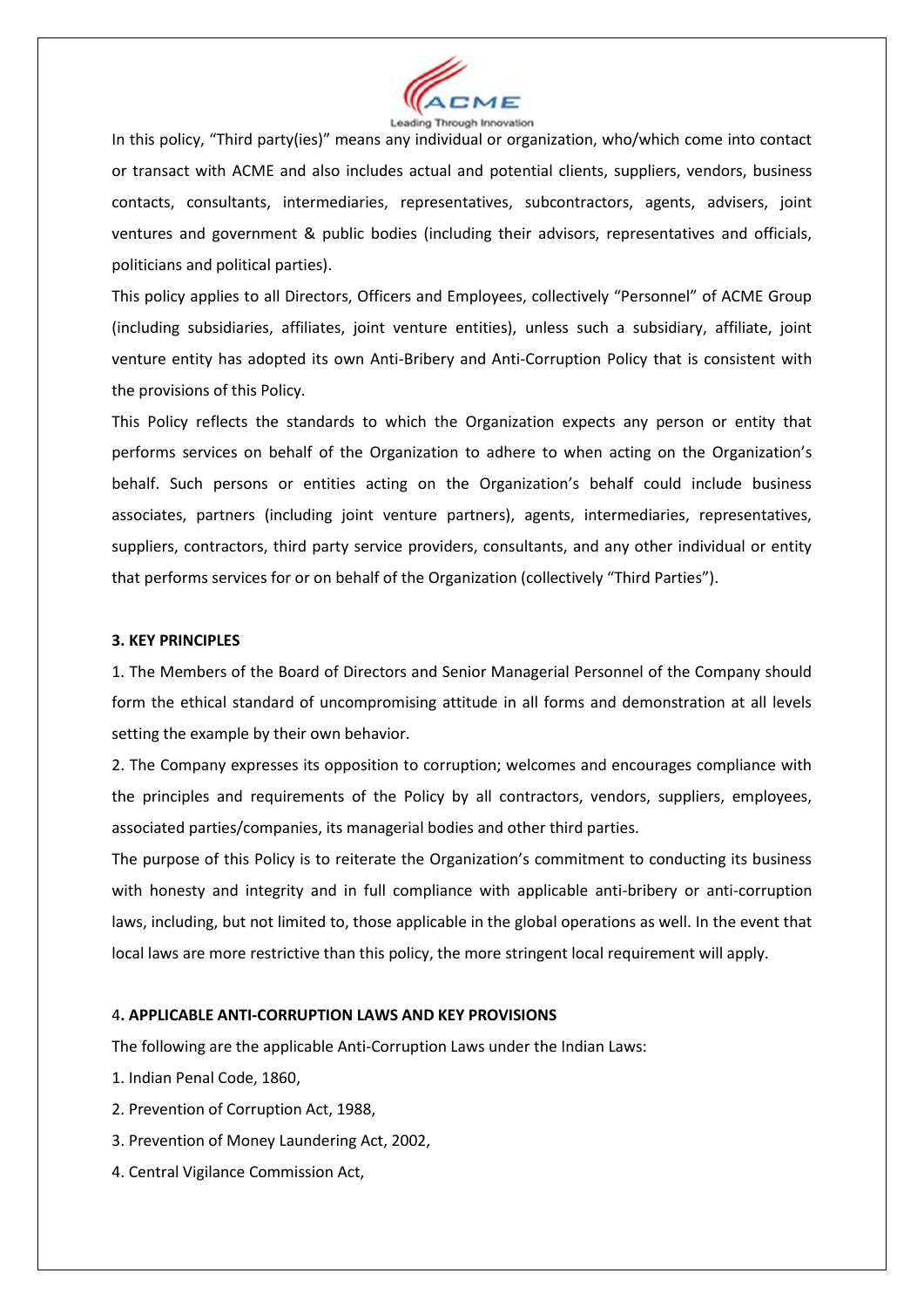

5. Lok Ayukta Acts of various State Government and

6. Any other Act/statutes as may be notified by the Government of India from time to time on corruption & bribery etc.

In India, the "corrupt practices" will be considered - giving or receiving bribes, intermediation in giving or receiving bribes, malpractice, misuse of official authority, commercial bribery, facilitation payments, illegal use of the official position by a person to receive benefits in the form of money, property or other assets, services, and any rights to himself or to other persons or illegal provision of benefits or rights by other persons.

In view of the above, all employees are strictly prohibited, whether directly or indirectly, personally or through the mediation of third parties, to be involved in corrupt activities, offer, give, promise, request and receive payments or make payments to simplify administrative, bureaucratic and other formalities in any form including cash, valuables, services or other benefits to any person or from any persons or organizations, including governments and local authorities, government officials, private companies and its representatives.

#### **5. RESTRICTED PRACTICES**

Illustrative List of acts /practices which are restricted / prohibited under the policy framework is given below:

- 1. Dishonest misappropriation of property/money;
- 2. Criminal breach of trust;
- 3. Cheating; and
- 4. Receiving or giving bribe.

#### **Acceptance /giving of Gifts over and above the extent and the manner as allowed** hereunder:‐

(I) Gifts and representative expenses including the hospitality business expenses which the employee may provide on behalf of the Company to the individuals or organizations, or which the employees may receive in connection with their work in the Company from other persons and organizations, must meet the following criteria mentioned below:

(a) to be directly related to the legitimate activity of the Company, for example, a presentation or completion of business project(s), or the successful execution of contracts, or either with common holidays such as the Christmas, Diwali, New Year, International Women's Day, anniversaries, birthdays;

- (b) to be reasonable , modest, proportionate and not be a luxury;
- (c) to be not a hidden fee for the service, act, omission, conniving, protection, provision of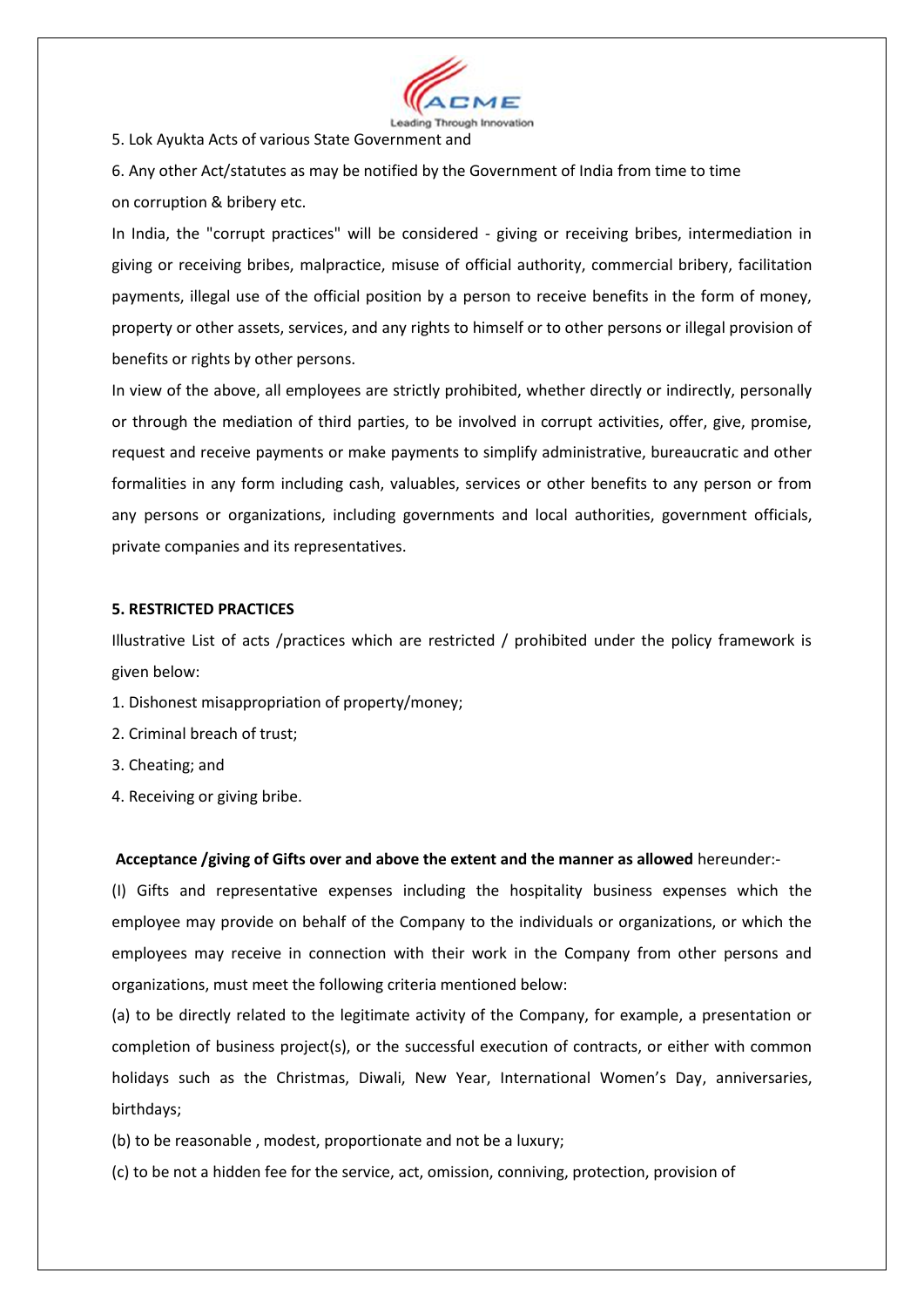

rights, making of certain decision on transaction, agreement, license, permit, etc. or attempt to influence the recipient to indulge in any illegal or unethical activity; (d) not to create a reputational risk for the Company, employees, and other persons, in case

of disclosure of information on gifts or representative expenses; and

(e) not to be in conflict with the principles and requirements of the Policy, the Code of Ethics, other internal documents of the Company and the Rules of applicable law.

(2) Charity in order to obtain commercial advantages.

(3) Participation/Contribution in/to Political Activities.

(4) Payment of any costs for government officers and their relatives (or in their interests) in order to obtain commercial advantages; and

(5) Any other unethical act or omission.

(6) To use partners, agents, vendors, suppliers, joint ventures, intermediaries, or other persons for any actions that are contrary to the principles and requirements of the Policy or the rules of the applicable anti‐corruption laws.

## **6. IMPLEMENTATION AND COMPLIANCE**

It is sole responsibility of the employees to abide by the Policy and to restrict their actions/conduct within the set framework of the Policy. The compliance with the principles and requirements of the Policy by the employees would be taken into account during the course of their appraisal and sanction of promotions.

## **7.REPORTING AND ACTIONS**

Any violation/non-adherence of the Policy would be reported to Mrs. Mamta Tyagi, AVP-HR & Administration‐HR & Administration, ACME Group, Plot 152, Sector 44, Gurgaon 122001, Haryana, India (Mobile: +91 9911299533) and the same will be dealt with and appropriate action(s) would be taken in consultation with the Legal Department.

In case any employee or any other person to whom this policy applies, is found to be indulged in corruption related activities, violation of any provisions of the Policy or any frivolous complaint, he /she may be subject to disciplinary action(s) including termination of services and such other administrative, civil or criminal action(s) as per the applicable statutes as mentioned in the Policy.

The violation and non-adherence of the Policy would be reported to Corporate Conduct & Ethics Committee on periodical basis and the report would be reviewed by the Committee at its meeting(s). Any violation/non-adherence and the action taken shall also be reported to the Board of Directors.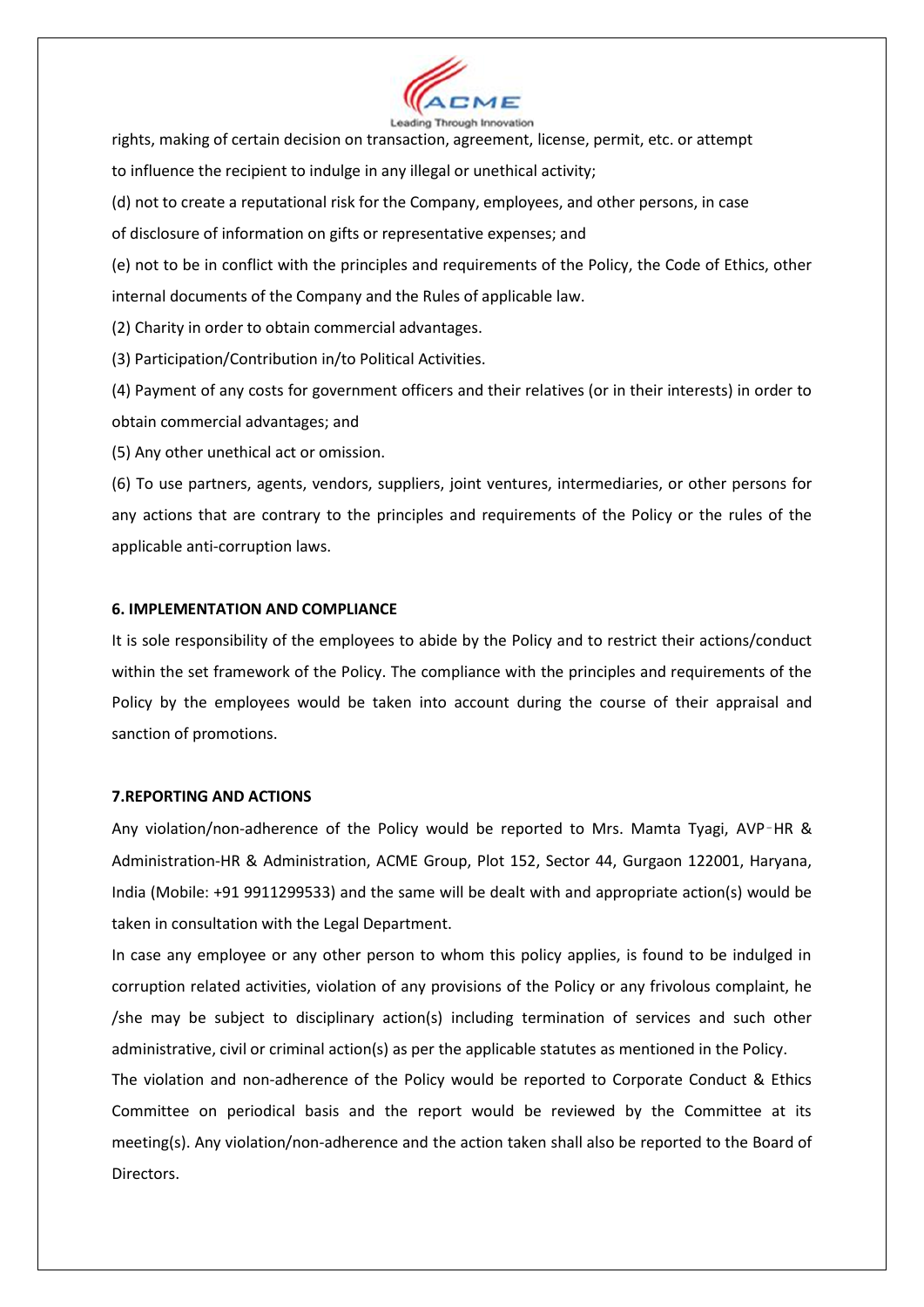

## **8. PROCEDURE FOR REPORTING OF VIOLATIONS**

Reporting against Employees /Officials/ Other Persons/other third parties (including Partners / Representatives)

When any employee or other persons doubt the legality or ethics of their actions or the action, inaction, violation, deficiencies or proposals of employees, contractors, suppliers, vendors or other third parties, who act on behalf of ACSPL, they may report it by the following mode(s):

(a) E‐Mail: mamta.tyagi@acme.in

(b) Telephone: +91 124 7117000 and Fax : +91 124 7117001

(c) Reporting of violations: To Head of the Department of respective employee and / or for reporting by third parties to:

Mrs. Mamta Tyagi

AVP (HR & Administration), ACME Group

Plot 152, Sector 44, Gurgaon 122 001, Haryana, India

Tel: +91 124 7117000 Mobile: +91 9911299533

The Head of Department will communicate all violations to Mrs. Mamta Tyagi with a copy to the Legal Department.

## **9. REPORTING AGAINST BOARD MEMBER(S)**

In case of alleged corruption in respect of Board Member(s), the violation(s) would be reported to the Chairman of the Board and he/they shall take the appropriate action (s) as may be considered necessary.

It is the duty of all the Head of Departments, Senior Management Personnel and Board Members to take all reasonable steps to protect the identity of the person(s), who has/have reported the violations under this Policy. The violations/non‐adherence to the policy should be kept confidential and should not be revealed to anyone except as stated under this Policy. It is also their responsibility to take all reasonable steps to safeguard such information, which they come across during the reporting/investigation process, to use such information only for the reasons it was supplied and not to share it with third parties, unless in compliance with applicable laws and regulations.

## **10. RESPONSIBILITY FOR FAILURE (IMPROPER FULFILLMENT) OF THE POLICY**

The members of the Board of Directors, the members of the Management Committee, Senior management personnel and employees of all functions regardless of position and designation, are